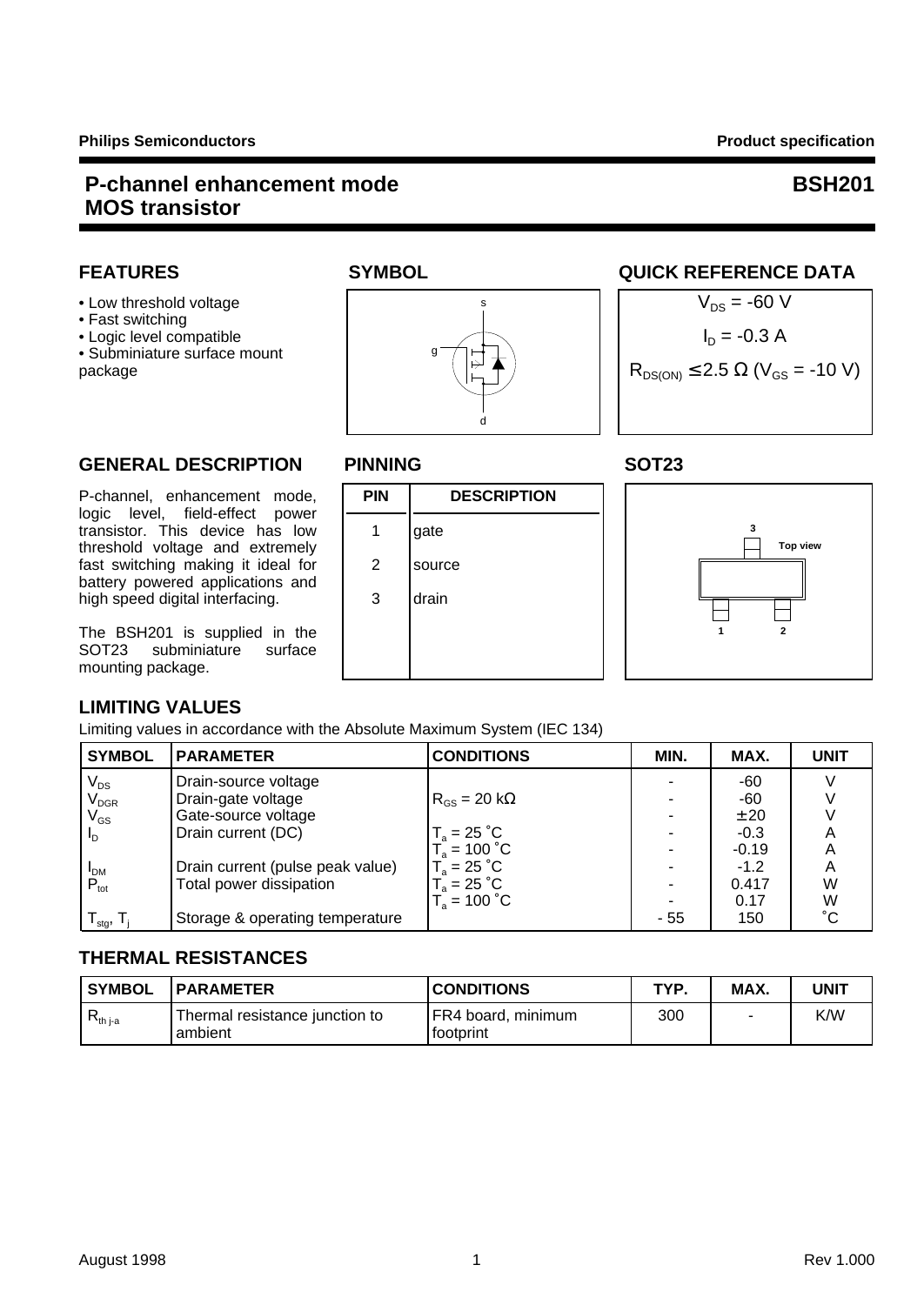### P-channel enhancement mode<br>
BSH201 MOS transistor

## **ELECTRICAL CHARACTERISTICS**

 $T_j$ = 25°C unless otherwise specified

| <b>SYMBOL</b>                | <b>PARAMETER</b>                  | <b>CONDITIONS</b>                                                      | MIN.   | TYP.           | MAX.           | <b>UNIT</b> |
|------------------------------|-----------------------------------|------------------------------------------------------------------------|--------|----------------|----------------|-------------|
| $V_{(BR)DSS}$                | Drain-source breakdown<br>voltage | $V_{GS} = 0$ V; $I_D = -10 \mu A$                                      | -60    |                |                | $\vee$      |
| $\rm V_{\rm{GS(TO)}}$        | Gate threshold voltage            | $V_{DS} = V_{GS}$ ; $I_D = -1$ mA                                      | -1     | $-1.9$         |                | V           |
|                              |                                   | $T_i = 150^{\circ}C$                                                   | $-0.4$ |                |                | V           |
| $R_{DS(ON)}$                 | Drain-source on-state             | $V_{GS}$ = -10 V; $I_D$ = -160 mA                                      |        | 2.1            | 2.5            | Ω           |
|                              | resistance                        | $V_{\text{GS}}$ = -4.5 V; $I_{\text{D}}$ = -80 mA                      |        | 2.7            | 3.75           | Ω           |
|                              |                                   | $V_{GS}$ = -10 V; $I_D$ = -160 mA; T <sub>i</sub> = 150 <sup>°</sup> C |        | 3.6            | 4.25           | Ω           |
| $g_{\rm fs}$                 | Forward transconductance          | $V_{DS}$ = -48 V; $I_D$ = -160 mA                                      | 0.1    | 0.35           |                | S           |
| $I_{GSS}$                    | Gate source leakage current       | $V_{\rm{GS}}$ = ±20 V; $V_{\rm{DS}}$ = 0 V                             |        | ±10            | ±100           | nA          |
| $I_{DSS}$                    | Zero gate voltage drain           | $V_{DS}$ = -48 V; $V_{GS}$ = 0 V;                                      | $\sim$ | $-50$          | $-100$         | nA          |
|                              | current                           | $T_i = 150^{\circ}$ C                                                  |        | $-1.3$         | $-10$          | μA          |
| $\mathbf{Q}_{g(tot)}$        | Total gate charge                 | $I_p = -0.5$ A; $V_{pp} = -10$ V; $V_{gs} = -10$ V                     |        | 3              |                | nC          |
| $Q_{gs}$                     | Gate-source charge                |                                                                        |        | 0.5            | $\sim$         | nC          |
| $\mathsf{Q}_{\mathsf{gd}}$   | Gate-drain (Miller) charge        |                                                                        |        | 0.4            | $\blacksquare$ | пC          |
| $t_{\sf d}$ on               | Turn-on delay time                | $V_{DD}$ = -10 V; $I_D$ = -0.5 A;                                      |        | $\overline{2}$ |                | ns          |
|                              | Turn-on rise time                 | $V_{GS}$ = -10 V; R <sub>G</sub> = 6 $\Omega$                          |        | 4.5            |                | ns          |
| $t_{\mathsf{d} \text{ off}}$ | Turn-off delay time               | Resistive load                                                         |        | 45             |                | ns          |
| t,                           | Turn-off fall time                |                                                                        |        | 20             |                | ns          |
| $C_{\text{iss}}$             | Input capacitance                 | $V_{GS} = 0$ V; $V_{DS} = -48$ V; f = 1 MHz                            |        | 70             | ٠              | pF          |
| $C_{\rm oss}$                | Output capacitance                |                                                                        |        | 15             |                | рF          |
| $C_{\text{rss}}$             | Feedback capacitance              |                                                                        |        | 5              |                | рF          |

### **REVERSE DIODE LIMITING VALUES AND CHARACTERISTICS**

 $T_i$  = 25°C unless otherwise specified

| <b>SYMBOL</b>                              | <b>IPARAMETER</b>                                     | <b>CONDITIONS</b>                                                                              | MIN. | TYP.     | MAX.             | <b>UNIT</b> |
|--------------------------------------------|-------------------------------------------------------|------------------------------------------------------------------------------------------------|------|----------|------------------|-------------|
| $I_{DR}$                                   | Continuous reverse drain<br>current                   | $T_a = 25 °C$                                                                                  |      |          | $-0.3$           | A           |
| <b>I</b> DRM<br>$\mathsf{V}_{\mathsf{SD}}$ | Pulsed reverse drain current<br>Diode forward voltage | $I_F = -0.38$ A; $V_{GS} = 0$ V                                                                |      | $-0.97$  | $-1.2$<br>$-1.3$ | Α<br>$\vee$ |
| $t_{rr}$<br>$Q_{\rm cr}$                   | Reverse recovery time<br>Reverse recovery charge      | $I_F = -0.25$ A; $-dI_F/dt = 100$ A/ $\mu$ s;<br>$V_{\text{GS}} = 0$ V; $V_{\text{R}} = -48$ V |      | 38<br>58 | ۰<br>۰           | ns<br>nC    |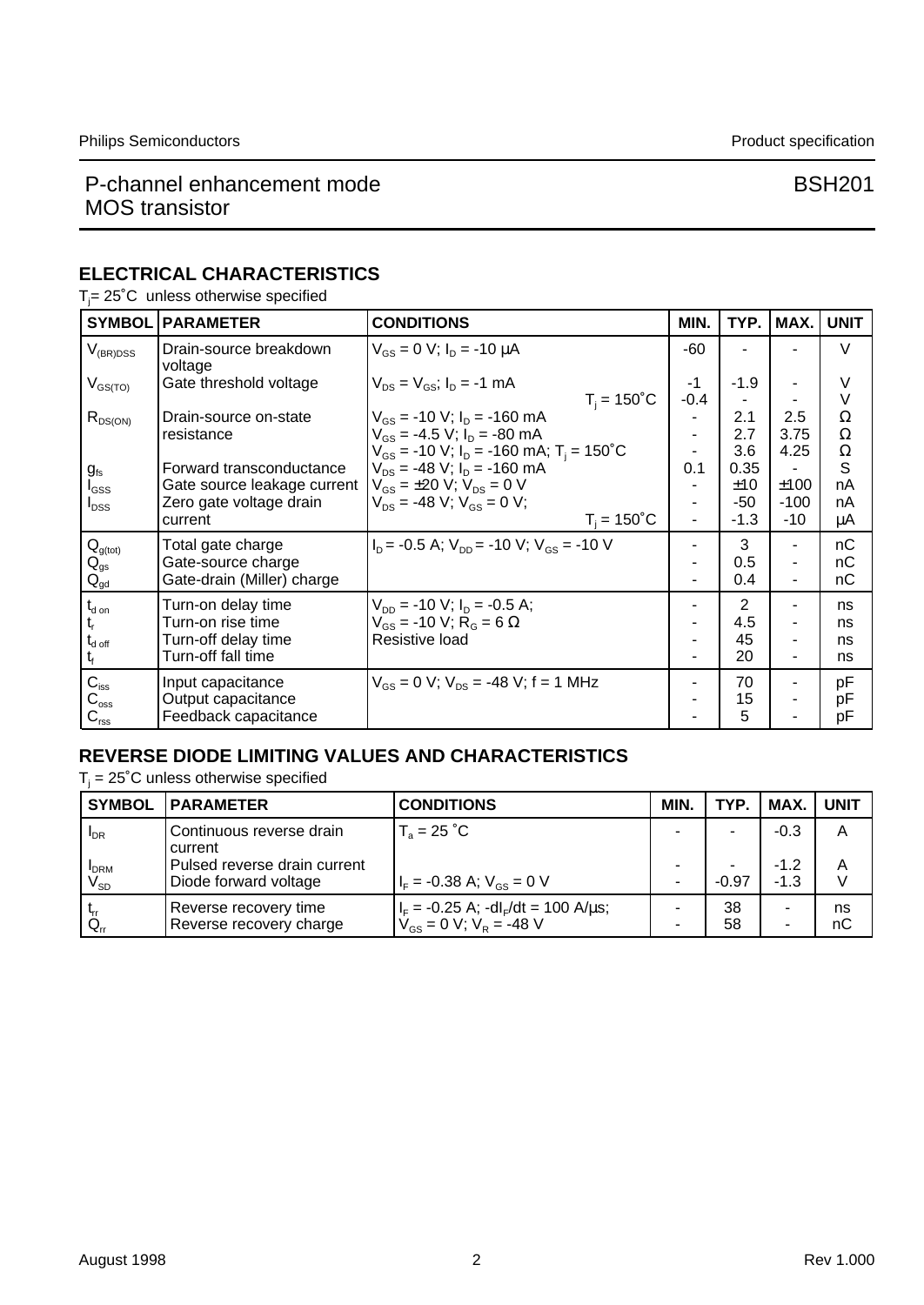### P-channel enhancement mode BSH201 MOS transistor

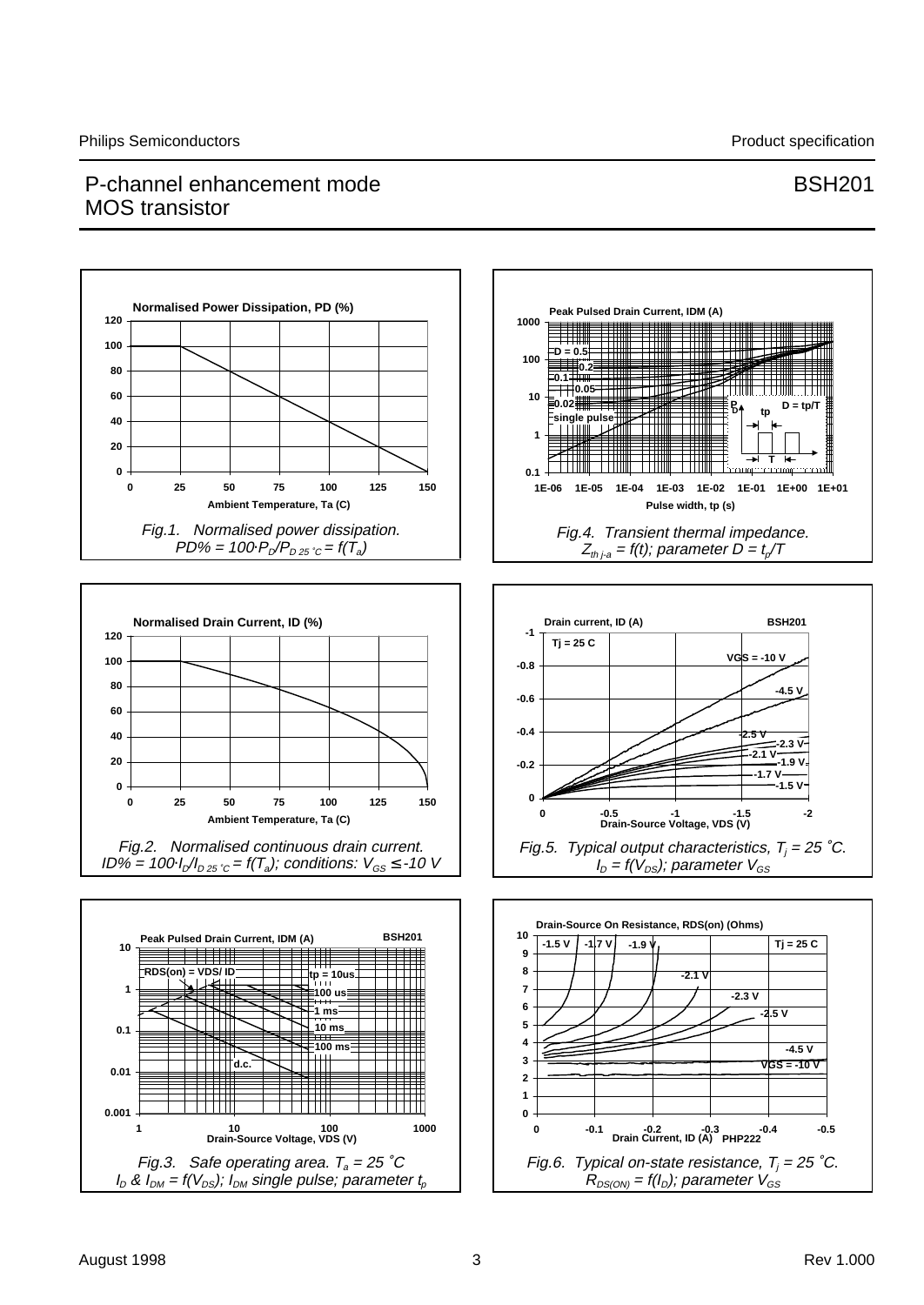## P-channel enhancement mode BSH201 MOS transistor

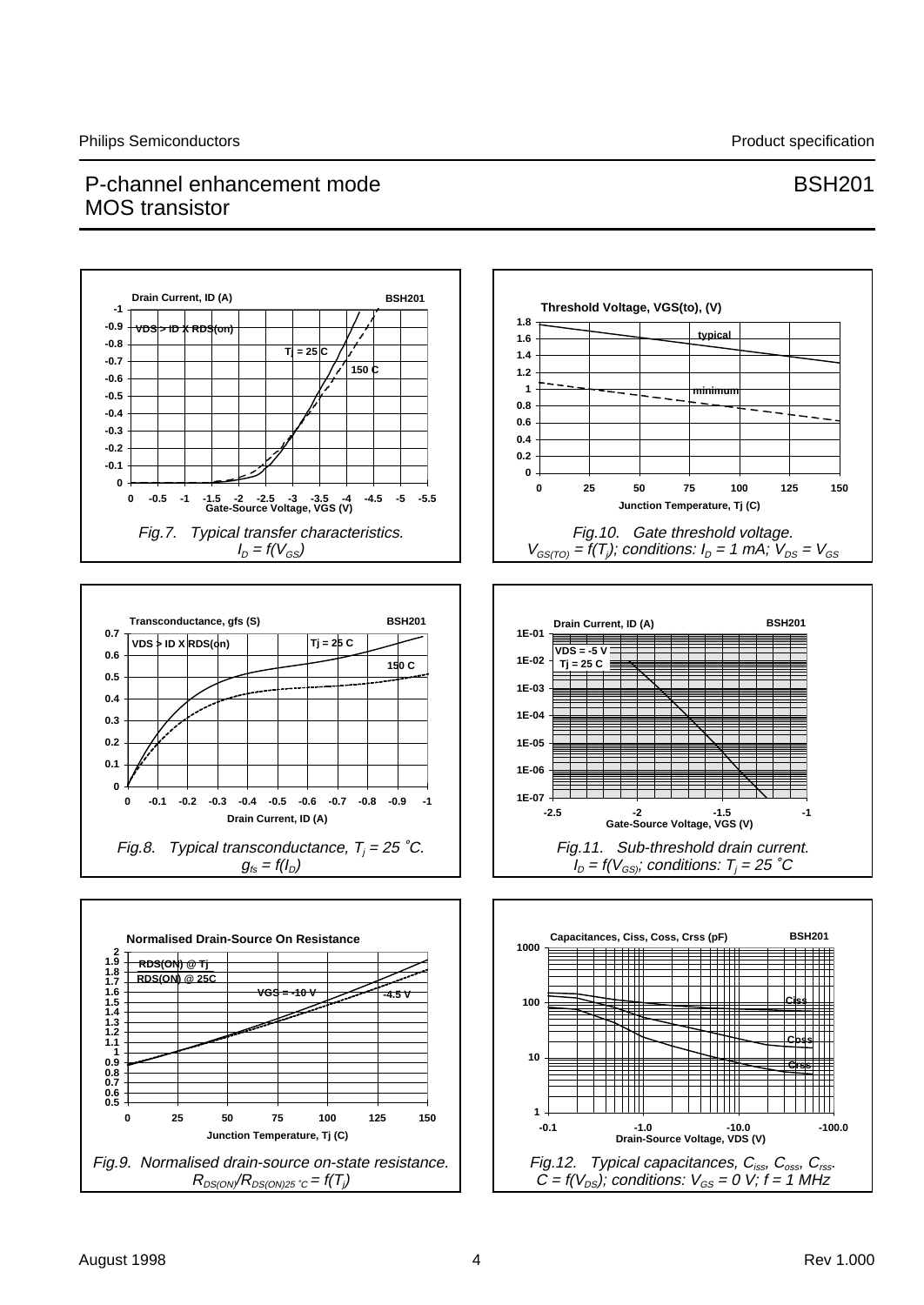### P-channel enhancement mode<br>
BSH201 MOS transistor

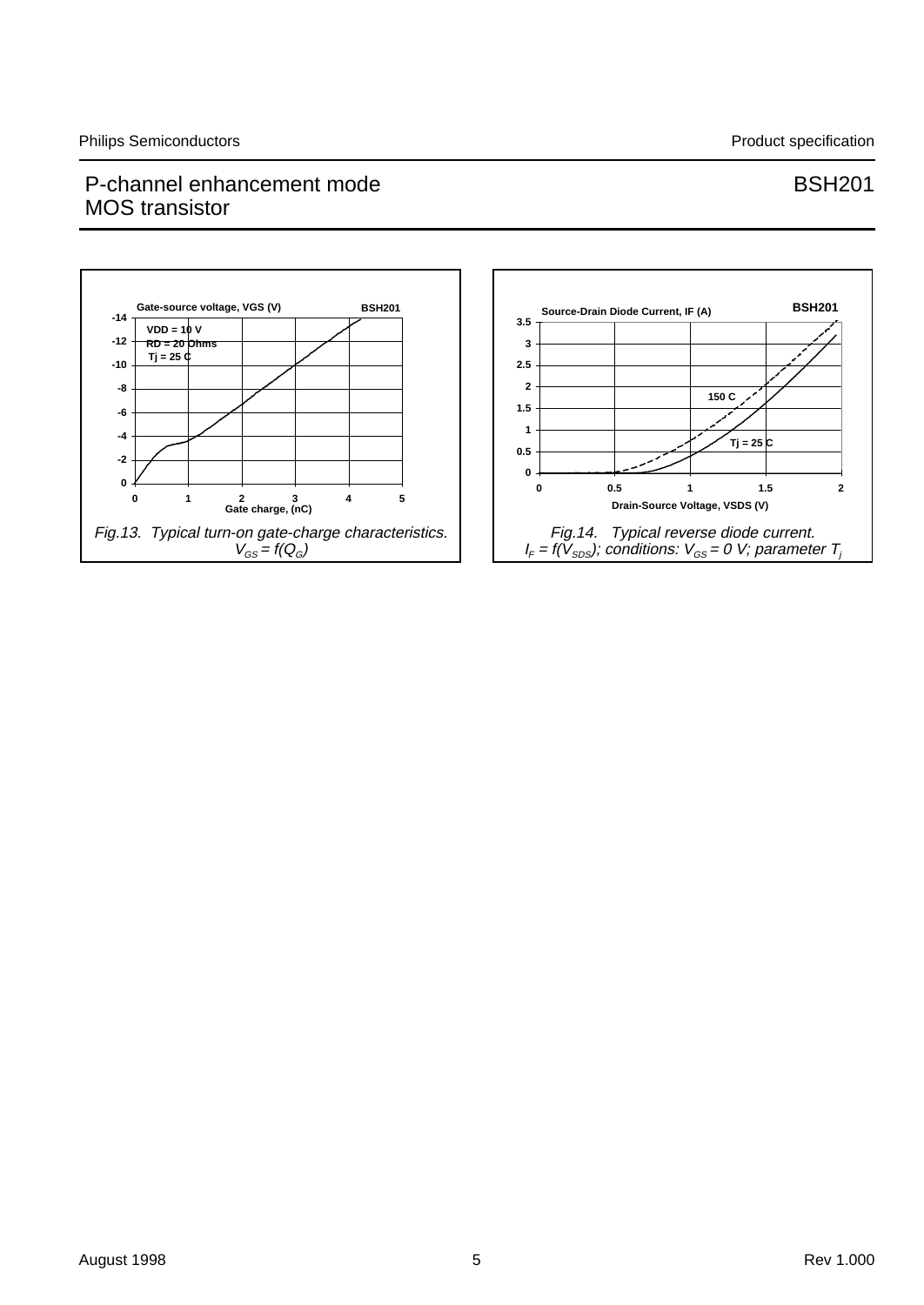### P-channel enhancement mode BSH201 MOS transistor

#### **MECHANICAL DATA**



#### **Notes**

1. This product is supplied in anti-static packaging. The gate-source input must be protected against static discharge during transport or handling.

- 2. Refer to SMD Footprint Design and Soldering Guidelines, Data Handbook SC18.
- 3. Epoxy meets UL94 V0 at 1/8".